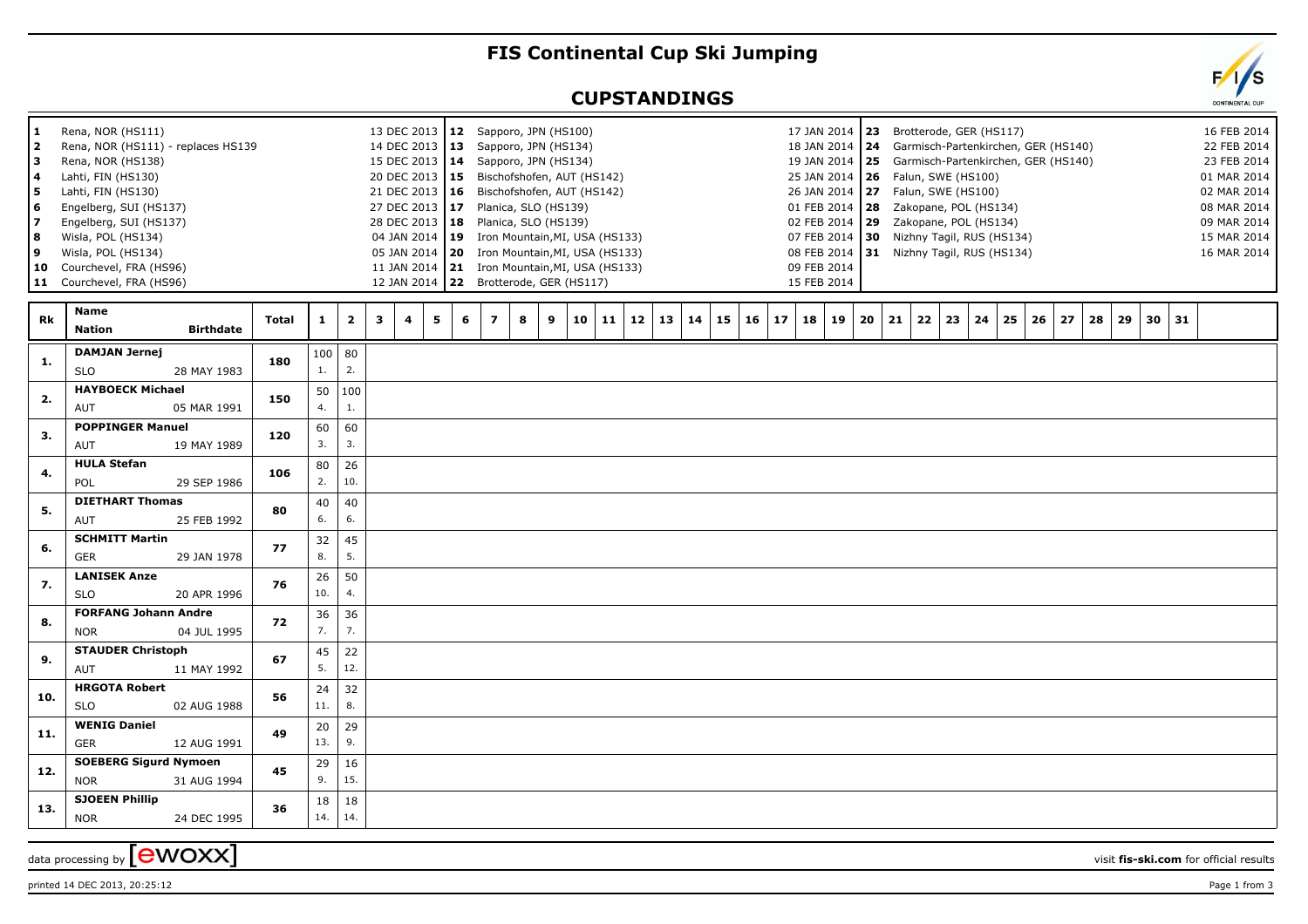| Rk  | Name<br><b>Nation</b>               | <b>Birthdate</b>  | Total          | $\mathbf{1}$   | $\overline{\mathbf{2}}$ | $\mathbf{3}$<br>4 | 5  | 6  | $\overline{z}$ | 8 | 9 | $10 \mid 11 \mid 12$ | 13 | $\vert$ 14 | 15 | 16 | $17$   18   19 | 20 | 21 | 22 | 23 | 24   25 | 26 | 27 | 28 | 29 | 30 | 31 |  |  |  |  |  |  |  |  |  |  |  |  |  |  |  |
|-----|-------------------------------------|-------------------|----------------|----------------|-------------------------|-------------------|----|----|----------------|---|---|----------------------|----|------------|----|----|----------------|----|----|----|----|---------|----|----|----|----|----|----|--|--|--|--|--|--|--|--|--|--|--|--|--|--|--|
|     | <b>MECHLER Maximilian</b>           |                   |                | 16             | 20                      |                   |    |    |                |   |   |                      |    |            |    |    |                |    |    |    |    |         |    |    |    |    |    |    |  |  |  |  |  |  |  |  |  |  |  |  |  |  |  |
| 13. | 03 JAN 1984<br>GER                  |                   | 36             | 15.            | 13.                     |                   |    |    |                |   |   |                      |    |            |    |    |                |    |    |    |    |         |    |    |    |    |    |    |  |  |  |  |  |  |  |  |  |  |  |  |  |  |  |
|     | <b>ROENSEN Atle Pedersen</b>        |                   |                |                |                         |                   |    |    |                |   |   |                      |    |            |    |    |                | 13 | 12 |    |    |         |    |    |    |    |    |    |  |  |  |  |  |  |  |  |  |  |  |  |  |  |  |
| 15. | <b>NOR</b>                          | 13 AUG 1988       | 25             | 18.            | 19.                     |                   |    |    |                |   |   |                      |    |            |    |    |                |    |    |    |    |         |    |    |    |    |    |    |  |  |  |  |  |  |  |  |  |  |  |  |  |  |  |
| 16. | <b>GREIDERER Simon</b>              |                   |                |                | 24                      |                   |    |    |                |   |   |                      |    |            |    |    |                | 24 |    |    |    |         |    |    |    |    |    |    |  |  |  |  |  |  |  |  |  |  |  |  |  |  |  |
|     | AUT                                 | 18 JAN 1996       |                |                | 11.                     |                   |    |    |                |   |   |                      |    |            |    |    |                |    |    |    |    |         |    |    |    |    |    |    |  |  |  |  |  |  |  |  |  |  |  |  |  |  |  |
| 17. | <b>POGRAJC Andraz</b>               |                   | 22             |                |                         |                   |    | 22 |                |   |   |                      |    |            |    |    |                |    |    |    |    |         |    |    |    |    |    |    |  |  |  |  |  |  |  |  |  |  |  |  |  |  |  |
|     | SLO                                 | 26 SEP 1991       |                | 12.            |                         |                   |    |    |                |   |   |                      |    |            |    |    |                |    |    |    |    |         |    |    |    |    |    |    |  |  |  |  |  |  |  |  |  |  |  |  |  |  |  |
| 17. | <b>SCHIFFNER Markus</b>             |                   | 22             | 14             | 8                       |                   |    |    |                |   |   |                      |    |            |    |    |                |    |    |    |    |         |    |    |    |    |    |    |  |  |  |  |  |  |  |  |  |  |  |  |  |  |  |
|     | AUT                                 | 05 JUN 1992       |                | 17.            | 23.                     |                   |    |    |                |   |   |                      |    |            |    |    |                |    |    |    |    |         |    |    |    |    |    |    |  |  |  |  |  |  |  |  |  |  |  |  |  |  |  |
| 19. | <b>MANDL Ziga</b>                   | 13 JAN 1990       | 21             | 10<br>21.      | $11\,$<br>20.           |                   |    |    |                |   |   |                      |    |            |    |    |                |    |    |    |    |         |    |    |    |    |    |    |  |  |  |  |  |  |  |  |  |  |  |  |  |  |  |
|     | SLO<br><b>STJERNEN Andreas</b>      |                   |                | 15             | $\overline{4}$          |                   |    |    |                |   |   |                      |    |            |    |    |                |    |    |    |    |         |    |    |    |    |    |    |  |  |  |  |  |  |  |  |  |  |  |  |  |  |  |
| 20. | <b>NOR</b>                          | 30 JUL 1988       | 19             | 16.            | 27.                     |                   |    |    |                |   |   |                      |    |            |    |    |                |    |    |    |    |         |    |    |    |    |    |    |  |  |  |  |  |  |  |  |  |  |  |  |  |  |  |
|     | <b>KAELIN Pascal</b>                |                   | 18             | 9              | 9                       |                   |    |    |                |   |   |                      |    |            |    |    |                |    |    |    |    |         |    |    |    |    |    |    |  |  |  |  |  |  |  |  |  |  |  |  |  |  |  |
| 21. | SUI                                 | 11 JAN 1993       |                | 22.            | 22.                     |                   |    |    |                |   |   |                      |    |            |    |    |                |    |    |    |    |         |    |    |    |    |    |    |  |  |  |  |  |  |  |  |  |  |  |  |  |  |  |
|     | <b>HAUER Joachim</b>                |                   |                | 5              | 10                      |                   |    |    |                |   |   |                      |    |            |    |    |                |    |    |    |    |         |    |    |    |    |    |    |  |  |  |  |  |  |  |  |  |  |  |  |  |  |  |
| 22. | <b>NOR</b>                          | 02 FEB 1991       | 15             | 26.            | 21.                     |                   |    |    |                |   |   |                      |    |            |    |    |                |    |    |    |    |         |    |    |    |    |    |    |  |  |  |  |  |  |  |  |  |  |  |  |  |  |  |
| 22. | <b>KOCH Martin</b>                  |                   |                | 15             |                         |                   |    | 15 |                |   |   |                      |    |            |    |    |                |    |    |    |    |         |    |    |    |    |    |    |  |  |  |  |  |  |  |  |  |  |  |  |  |  |  |
|     | AUT                                 | 22 JAN 1982       |                |                | 16.                     |                   |    |    |                |   |   |                      |    |            |    |    |                |    |    |    |    |         |    |    |    |    |    |    |  |  |  |  |  |  |  |  |  |  |  |  |  |  |  |
| 24. | <b>GRIMSRUD Simen Key</b>           |                   | 14             |                | $14\,$                  |                   |    |    |                |   |   |                      |    |            |    |    |                |    |    |    |    |         |    |    |    |    |    |    |  |  |  |  |  |  |  |  |  |  |  |  |  |  |  |
|     | <b>NOR</b>                          | 22 MAR 1992       |                |                | 17.                     |                   |    |    |                |   |   |                      |    |            |    |    |                |    |    |    |    |         |    |    |    |    |    |    |  |  |  |  |  |  |  |  |  |  |  |  |  |  |  |
| 25. | <b>EISENBICHLER Markus</b>          |                   | 13             |                | 13                      |                   |    |    |                |   |   |                      |    |            |    |    |                |    |    |    |    |         |    |    |    |    |    |    |  |  |  |  |  |  |  |  |  |  |  |  |  |  |  |
|     | <b>GER</b>                          | 03 APR 1991       |                |                | 18.                     |                   |    |    |                |   |   |                      |    |            |    |    |                |    |    |    |    |         |    |    |    |    |    |    |  |  |  |  |  |  |  |  |  |  |  |  |  |  |  |
| 26. | <b>MAYLAENDER Jan</b><br><b>GER</b> | 29 MAR 1992       | 12             | 12<br>19.      |                         |                   |    |    |                |   |   |                      |    |            |    |    |                |    |    |    |    |         |    |    |    |    |    |    |  |  |  |  |  |  |  |  |  |  |  |  |  |  |  |
|     | <b>DEZMAN Nejc</b>                  |                   |                |                |                         |                   | 11 |    |                |   |   |                      |    |            |    |    |                |    |    |    |    |         |    |    |    |    |    |    |  |  |  |  |  |  |  |  |  |  |  |  |  |  |  |
| 27. | SLO                                 | 11<br>07 DEC 1992 |                | 20.            |                         |                   |    |    |                |   |   |                      |    |            |    |    |                |    |    |    |    |         |    |    |    |    |    |    |  |  |  |  |  |  |  |  |  |  |  |  |  |  |  |
|     | <b>HEISKANEN Sami</b>               |                   |                | 8              |                         |                   |    |    |                |   |   |                      |    |            |    |    |                |    |    |    |    |         |    |    |    |    |    |    |  |  |  |  |  |  |  |  |  |  |  |  |  |  |  |
| 28. | FIN                                 | 14 OCT 1991       | 8              | 23.            |                         |                   |    |    |                |   |   |                      |    |            |    |    |                |    |    |    |    |         |    |    |    |    |    |    |  |  |  |  |  |  |  |  |  |  |  |  |  |  |  |
| 29. | <b>QUECK Danny</b>                  |                   | $\overline{z}$ | $\overline{7}$ |                         |                   |    |    |                |   |   |                      |    |            |    |    |                |    |    |    |    |         |    |    |    |    |    |    |  |  |  |  |  |  |  |  |  |  |  |  |  |  |  |
|     | GER                                 | 17 SEP 1989       |                | 24.            |                         |                   |    |    |                |   |   |                      |    |            |    |    |                |    |    |    |    |         |    |    |    |    |    |    |  |  |  |  |  |  |  |  |  |  |  |  |  |  |  |
| 29. | <b>SEMENIC Anze</b>                 |                   | $\overline{z}$ |                | $\overline{7}$          |                   |    |    |                |   |   |                      |    |            |    |    |                |    |    |    |    |         |    |    |    |    |    |    |  |  |  |  |  |  |  |  |  |  |  |  |  |  |  |
|     | <b>SLO</b>                          | 01 AUG 1993       |                |                | 24.                     |                   |    |    |                |   |   |                      |    |            |    |    |                |    |    |    |    |         |    |    |    |    |    |    |  |  |  |  |  |  |  |  |  |  |  |  |  |  |  |
| 31. | <b>FUHRE Jan</b>                    |                   | 6              | 6              |                         |                   |    |    |                |   |   |                      |    |            |    |    |                |    |    |    |    |         |    |    |    |    |    |    |  |  |  |  |  |  |  |  |  |  |  |  |  |  |  |
|     | <b>NOR</b>                          | 02 JAN 1991       |                | 25.            |                         |                   |    |    |                |   |   |                      |    |            |    |    |                |    |    |    |    |         |    |    |    |    |    |    |  |  |  |  |  |  |  |  |  |  |  |  |  |  |  |
| 31. | <b>TANDE Daniel-Andre</b><br>NOR    | 24 JAN 1994       | 6              |                | 6<br>25.                |                   |    |    |                |   |   |                      |    |            |    |    |                |    |    |    |    |         |    |    |    |    |    |    |  |  |  |  |  |  |  |  |  |  |  |  |  |  |  |
|     | <b>FRENETTE Peter</b>               |                   |                |                | 5                       |                   |    |    |                |   |   |                      |    |            |    |    |                |    |    |    |    |         |    |    |    |    |    |    |  |  |  |  |  |  |  |  |  |  |  |  |  |  |  |
| 33. | <b>USA</b>                          | 24 FEB 1992       | 5              |                | 26.                     |                   |    |    |                |   |   |                      |    |            |    |    |                |    |    |    |    |         |    |    |    |    |    |    |  |  |  |  |  |  |  |  |  |  |  |  |  |  |  |
|     |                                     |                   |                |                |                         |                   |    |    |                |   |   |                      |    |            |    |    |                |    |    |    |    |         |    |    |    |    |    |    |  |  |  |  |  |  |  |  |  |  |  |  |  |  |  |

data processing by **CWOXX** visit **fis-ski.com** for official results